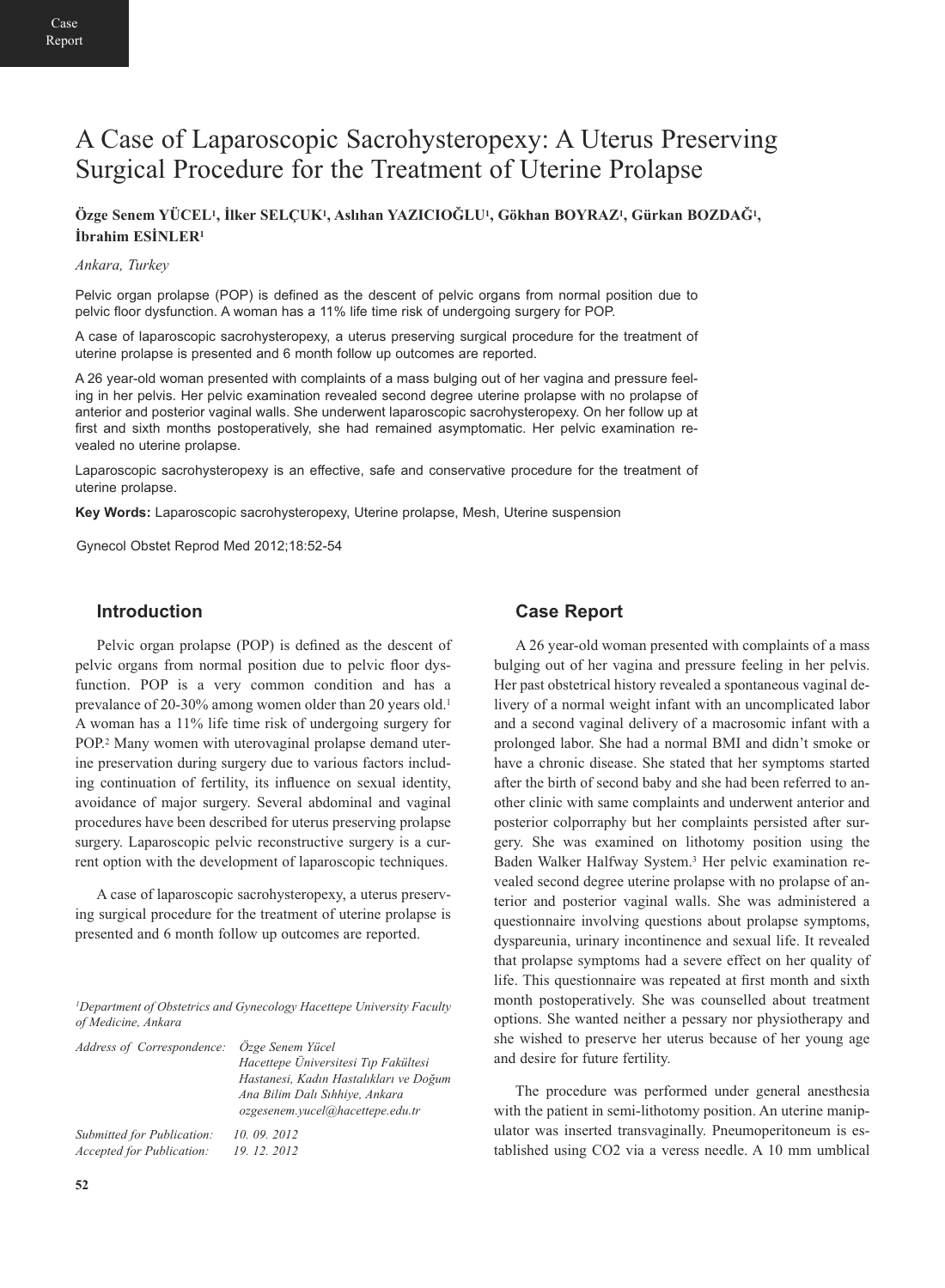port, a 5mm suprapubic port and two 5 mm lateral ports were placed. A polyprolene mesh was used to suspend uterus to sacral promontory. One arm of the mesh was sutured to posterior cervical wall with non-absorbable monofilament 2-0 sutures. The ureters were identified bilaterally. Peritoneum over sacral promontory was opened up and the incision was continued down into the pelvis medially to right ureter and laterally to rectum. Other arm of the mesh was sutured to sacral promontory. Complete peritonisation of the mesh was performed by suturing the opposing edges of peritoneum over the mesh by absorbable sutures (Figure 1). Pelvic examination done immediately after surgery while the patient was under general anesthesia revealed no uterine prolapse. Operation lasted approximately 50 minutes and blood loss was less than 50 mililiters. There were no intraoperative or postoperative complications. She was discharged home on the second postoperative day.



*Figure 1: The technique of sacrohysteropexy: A: suturing of* sacral promontory C:suturing of the mesh to sacral promontory D:peritonisation of the mesh E-F: after complete peritonisation of the mesh

On her follow up at first and sixth months postoperatively, she had remained asymptomatic. Her pelvic examination revealed no uterine prolapse. She stated that there had been marked improvement at her quality of life, self confidence and sexual functions.

## **Conclusion**

Vaginal hysterectomy has been considered the classical treatment of uterine prolapse. However it has been advocated that uterus itself isn't the cause of prolapse so uterine preservation should be considered when planning surgery for prolapse especially in young women.<sup>4</sup> When compared with hysterectomy, uterine conservation has many advantages including less operative time, decrease in intraoperative blood loss and shorter hospital stay and it has comparable success with hysterectomy.<sup>5</sup> Several studies have shown that uterine preservation also has positive effect on body perception and self confidence of women.4

Conception of uterine preservation during prolapse surgery is not new. The Duke of Manchester first described Manchester Fothergill operation in 1888<sup>6</sup> and up to date several methods have been developed for uterus preserving prolapse surgery either through an abdominal or vaginal approach. Laparoscopic pelvic reconstructive surgery is a current option with the advancement of laparoscopic techniques. Laparoscopic surgery brings the advantages of lower perioperative morbidity, a decrease in postoperative pain and shorter hospital stay. Several laparoscopic uterus preserving surgical operations are described including ventrosuspension, suture hysteropexy and sacrohysteropexy. Ventrosuspension using round ligaments for uterine suspension has a low success rate In a case series of 9 women, 8 had recurrence 3 months postoperatively.7 Suture hysteropexy is defined as plication of uterosacral ligaments and reattachment to cervix. In a case series of 43 women undergoing suturehysteropexy, 81% remained asymptomatic on follow up. Authors concluded that suture hysteropexy is an effective method for treatment of prolapse however routine cystoscopy was suggested due to potential risk of kinking the ureters during plication.<sup>8</sup>

Laparoscopic sacrohysteropexy is a variant of the abdominal method with suspension of uterus to sacral promontory via a mesh. Laparoscopic sacrohysteropexy has been reported to have a high success rate. In a prospective observational study of 51 women undergoing laparoscopic sacrohysteropexy, the procedure had an objective success rate of 98%, with no recourse to hysterectomy. Also subjective improvement in prolapse symptoms and sexual wellbeing were noted. In this study two patients were reported to have abdominal discomfort and colicky pain and underwent a second laparoscopy. Intraoperatively; adhesions between bowel and the mesh were found in both patients. After this finding, authors performed complete peritonisation of the mesh to prevent adhesions.<sup>9</sup> In our case, we also performed complete peritonisation of the mesh.

Often symptoms of the patient doesn't correlate well with severity of the prolapse.<sup>10</sup> However women with most bothersome symptoms seek surgical solutions so patient satisfaction is an important criteria as well as objective success determined by pelvic examination. Laparoscopic sacrohysteropexy has a high rate of patient satisfaction. In a retrospective study, analysing the subjective outcome of laparosopic sacropexy, a subjective success rate of 85% was shown 24 months after surgery. There was significant reduction in urinary incontinence, dyspareunia, foreign body sensation in vagina and prolapse symptoms with the exception of bowel symptoms.<sup>11</sup> We administered a questionnaire preoperatively and at the sixth month postoperatively and there was a marked improvement in our patient's symptoms and quality of life.